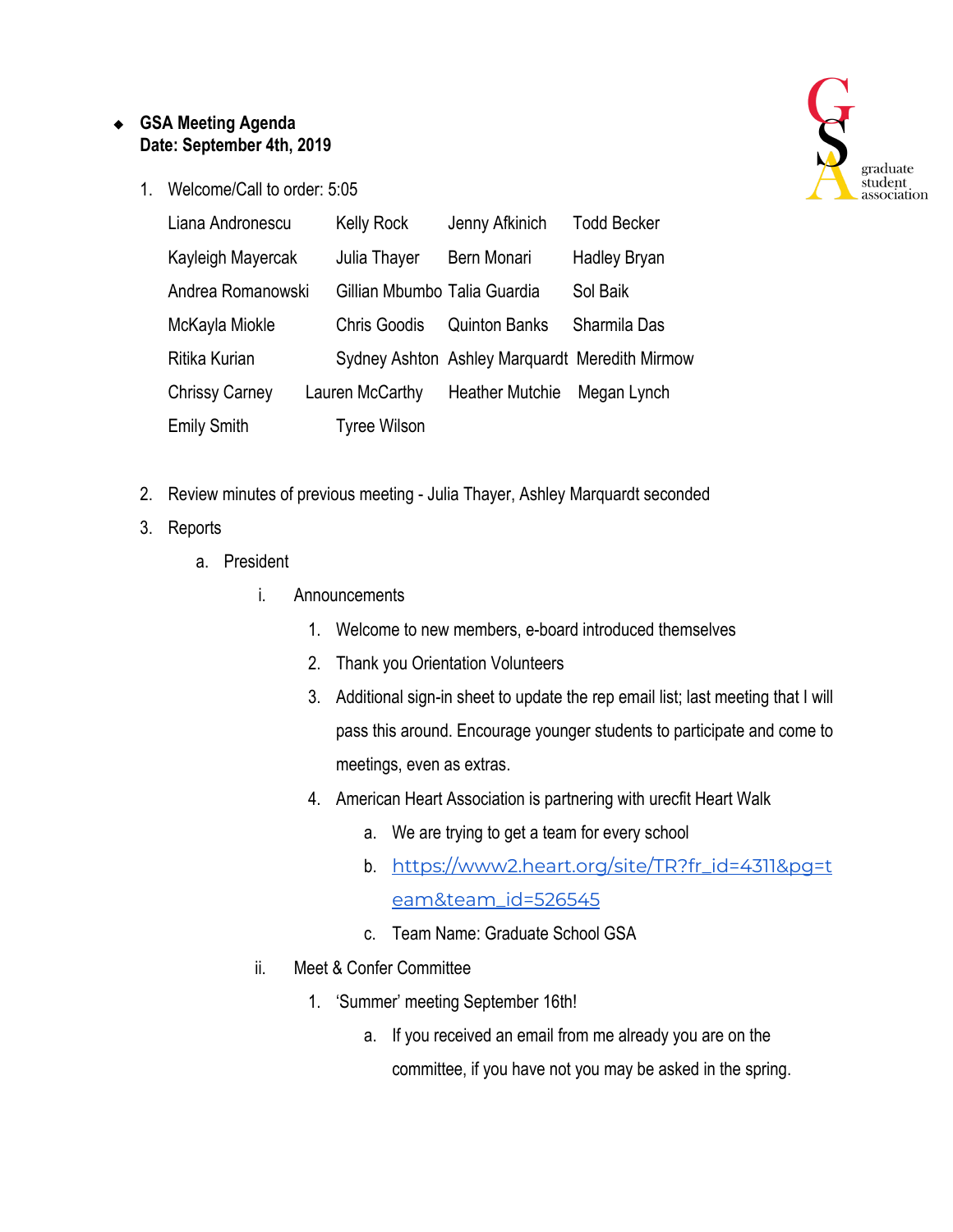- 2. Talking points for meeting:
	- a. Graduate School move to Lexington Building
		- i. Will be getting a new lounge. We have been invited to participate in designing the lounge. Anyone who is interested in participating please reach out to join us for a meeting!
	- b. Health Insurance- transition seemingly went well; 1 complaint about cost of PT visit and 1 complaint that there was a delay in sending the details of the new plan
		- i. Other complaints: Asked for a card to be sent, and number on physical card was wrong, ID card had Gallagher ID#, so was not a functional member number. Did not receive a card for dental insurance (despite signing up)
	- c. Shuttle service- how do we like the new app?
		- i. Problems with the app
		- ii. New buses are not accessible for people with disabilities
	- d. Current Reston Limos will be in use for three to four months other shuttles have been purchased but need to be inspected.
		- i. Will confirm presence of 'stop' button on new buses
	- e. Police Department new communications officer/ Non-emergency announcements: Will be receiving more non-emergency announcements
	- f. 'Bake your Thesis' Social?
		- i. Would have a budget, outside food beyond the baked thesis
- b. Vice President
	- i. Announcements
		- 1. Orientation social was a success! Thank you to all volunteers who help set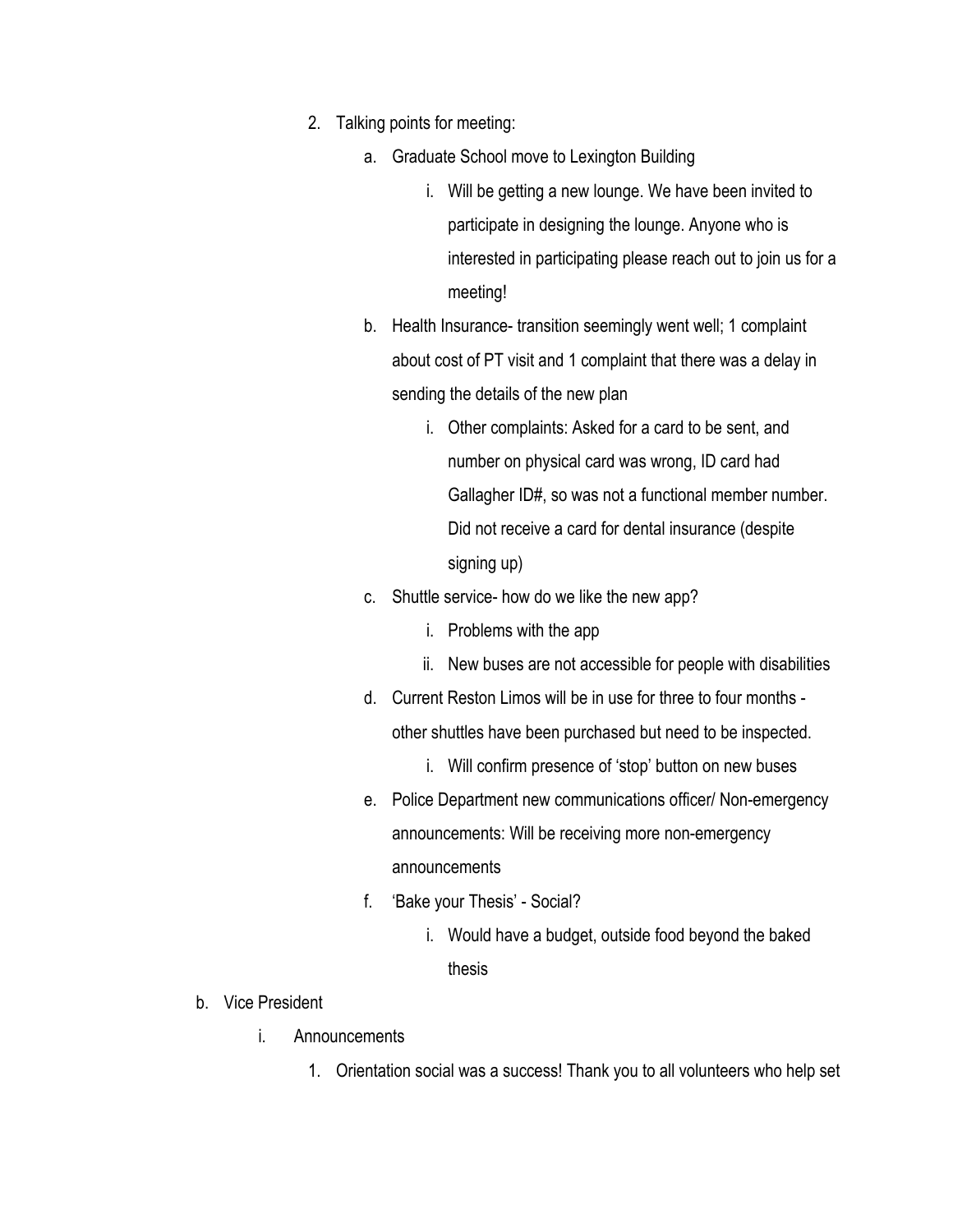up and take down as well as everyone who attended!

- a. 158 people attended: 7 guests, 151 graduate students
- b. Any feedback on the event?
	- i. Band was great!
- 2. Ugly Sweater Social: potential date Friday, December 6th?
	- a. Any program-specific event conflicts?
	- b. Any university conflicts?
- ii. Social Activities Committee
	- 1. Next social to plan is the Ugly Sweater Social in the beginning of December!
- iii. USGA Announcements
	- 1. Any feedback on the new shuttle?
		- a. Next shuttle meeting is on September 12th
	- 2. First USGA meeting for school year is on September 11th!
		- a. Starts at 5:30, anyone is welcome to come
		- b. Any specific topics to discuss from the graduate school?
		- c. Events to advertise to the university student body?
- c. Treasurer
	- i. Account
		- 1. Current Balance: approx \$19,639.74 (Orientation still settling)
	- ii. Finance Committee:
		- 1. Checks still to be distributed from 4th Q travel awards
		- 2. Orientation checks are still being distributed
	- iii. Student Group Funding: 1,800 left in budget for the fall
		- 1. 2 Budget request presentations
		- 2. There is a step-by-step funding request instructional sheet. To request this sheet, email the treasurer account: umb.gsa.treasurer@gmail.com
- d. Secretary
	- i. Announcements: GRC Committee Be on the lookout for an email to plan our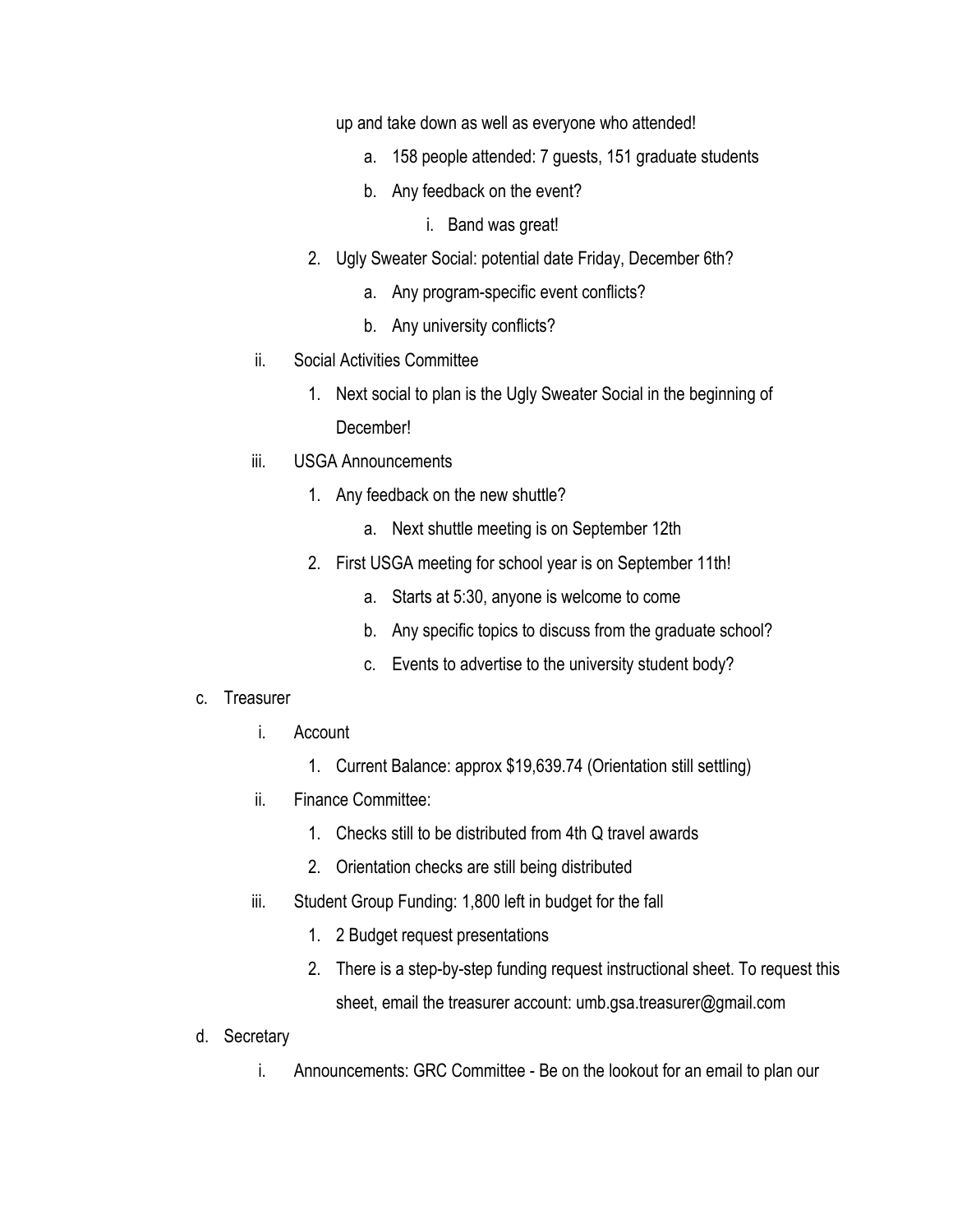first meeting for September. If you are interested in being on the GRC Committee and have not yet signed up, send me an email: umb.gsa.sec@gmail.com

- e. Grad Council rep
	- i. Announcements: None
- f. PR
- i. Announcements:
	- 1. Next gazette: Next Grad Gazette will be September 6th
	- 2. Ideas for what to put on the Gazette: Student Bios, Poems, Words of Encouragement
		- a. If you are interested in submitting something to the Grad Gazette, email: umb.gsa.pro@gmail.com
- ii. Communications Committee For anyone who would like to be a part of the Communications committee, send me an email!
- iii. Volunteer Committee For those who've signed up, a Google doc will be set so that you can put down ideas for what we can do for the semester.
	- 1. If you would like sign up, email the PR rep: umb.gsa.pro@gmail.com
- g. Meyerhoff : No updates
- h. NOVA: No updates
- 4. Old Business:
	- a.
- 5. New Business:
	- a. NOVA budget request: \$462.98
		- i. Attached to email with minutes includes funding for Spring Grove social: Snacks and drinks for social, as well as funding to supplement donations. Also requested funding for new BINGO set. Funding for end of semester party and lab tour for local Baltimore school students
		- ii. Questions about:
			- 1. Accessibility of BINGO set